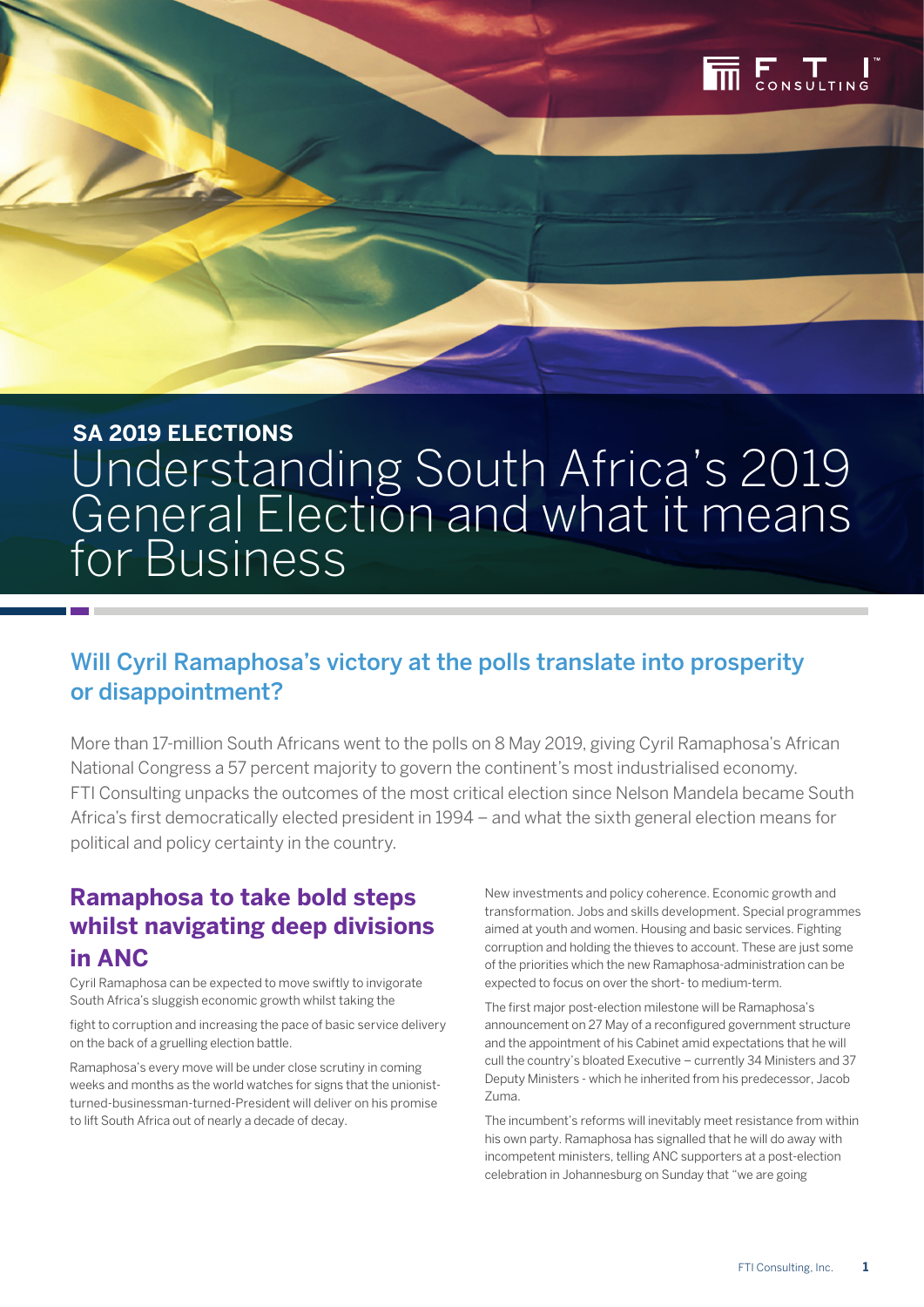to appoint men and women who have great capability, who are visionaries and who know their story."

The composition of Ramaphosa's cabinet is likely going to upset those ANC National Executive Committee members who will lose the benefits which come with holding a ministerial post and may further fuel a 'fightback' against the clean-up underway in party structures. In stark contrast to Zuma's manouvres upon becoming President in 2009, when he expanded the Cabinet to accommodate many NEC members and ensure they were beholden to him in the process, Ramaphosa's move to cut the Executive is counter-intuitive by his predecessor's standards and will likely fuel a last-ditch backlash by his detractors within the ANC, not least those who face prosecution and potential jail time for corruption and grand-scale looting of State resources. Several senior ANC members looked on in dismay as an animated Ramaphosa told a massive party rally last week that "those responsible for state capture and corruption will be held to account" and "those found guilty of corruption or involvement in State Capture will not be allowed to occupy positions of responsibility, either in the ANC, in Parliament or in government."

A stark indicator of the deep divisions within the governing party was the refusal of ANC Secretary-General Ace Magashule to acknowledge that Ramaphosa's personal brand had helped the ANC to win the election. Addressing a news conference at the Commission's national results centre, Magashule scoffed at ANC Elections Head Fikile Mbalula's statement that Ramaphosa had contributed to the party's success at the polls. "That's nonsense. People are electing the ANC. It's not about an individual,"said Magashule. However, the numbers clearly point to the 'Ramaphosa-factor'; some 650,000 voters made their cross for the ANC on the national ballot but placed it elsewhere on the provincial ballot. ANC leaders in Gauteng province attribute the party's razor-thin 50.19 percent victory in the continent's business hub to Ramaphosa's role in the campaign, narrowly saving the ANC from having to enter into a coalition to form a government.

With a decisive mandate in hand, it is expected that Ramaphosa's detractors will be neutralised as he asserts authority over the State and party by fighting corruption and delivering economic growth.

# **Prioritising growth, development & transformation**

The table is set for President Ramaphosa's "New Dawn" commitments to gather pace, but business should take the initiative to promote bottom-up pact-building to promote faster and more sustainable action on the economy. Ramaphosa can be expected to advance his "New Dawn" proposals to revive investor confidence, improve service delivery and economic governance and increase the pace of inclusive growth. Key economic priorities will include the stability of agriculture, mining and the country's electricity supply, largely through the restructuring of Eskom; promoting export-oriented manufacturing and tourism; bringing down the cost of communications to promote advanced manufacturing, technology, renewable energy and financial inclusion; more enabling quality education, health and other social services; a commitment to fiscal discipline that prioritises productive spending; and the reforming of state assets to support economic growth (including the possible full or part disposal of

non-essential state assets). The President will likely intensify efforts around his investment initiative, currently driven by envoys Jacko Maree, Trevor Manuel, Mncebisi Jonas, Phumzile Langeni and coordinated by Trudi Makhaya. Similarly, the Private-Public Growth Initiative currently driven by DPME Director-General Portia Molefe, retired politician Roelf Meyer, Toyota SA Chairperson, Toyota Europe CEO Johann van Zyl and Gordon Institute of Business Science leader Prof Nick Binedell can expect to work harder in pursuit of economic growth.

In the current spread of business-government cooperation programmes there is however still too much emphasis on highlevel agreements and institutionalised high-level social dialogue. Business would therefore do well to take the initiative to promote bottom-up pact-building at plant, company, industry levels and through value chains to promote shared value, improve corporate governance, increase the pace of employment take-up in the economy and explore greater domestic take-off and international market access for South African goods.

Ruling party persistence with key concessions to the left should be approached with open minds and a pragmatic willingness to comply with outcomes in the interests of the greater political unity required to take the country forward. This includes the implementation of the national minimum wage of R20 per hour which came into effect on 1 January this year, the constitutional codification of Expropriation Without Compensation (EWC) as a conditional instrument of government to promote land reform and other social and economic goods and the so-called nationalisation of the South African Reserve Bank (SARB). President Ramaphosa has proved very adept at steering negotiations around marketsensitive concessions to the left in a manner that produces inclusive trade-offs. This has been proven through the greater alignment between business, government, labour and civil society achieved during the negotiations for the agreement on a national minimum wage, and in the broad-ranging consultation processes to finalise a position on the constitutional codification of EWC.

Compliance with the National Minimum Wage Act and proactive engagement with Parliament to ensure the expeditious but proper codification of EWC with the necessary limitations and safeguards in the Constitution is fundamentally in the interests of business to promote a certain policy environment that will draw coordinated responsiveness from government to ameliorate critical business challenges in the national interest.

The proposed nationalisation of the SARB is another contentious matter that should be approached in the same proactive and open manner with due consideration for relevant timelines. There should be empathy for government that they have been given the mandate to change the largely symbolic current private ownership structure of the SARB to bring it into state-ownership. It is also conceivable that the change could be achieved while securing the necessary independence for the SARB to execute monetary policy and other crucial financial sector mandates without fear or favour.

Business should also take note that it would serve the new government best to ensure a business-friendly policy environment if it received the necessary cooperation to formulate how this could be done and have it achieved well enough in advance of the ANC's mid-2020 National General Council to avoid government and the President drawing fire from radical elements in the ANC.